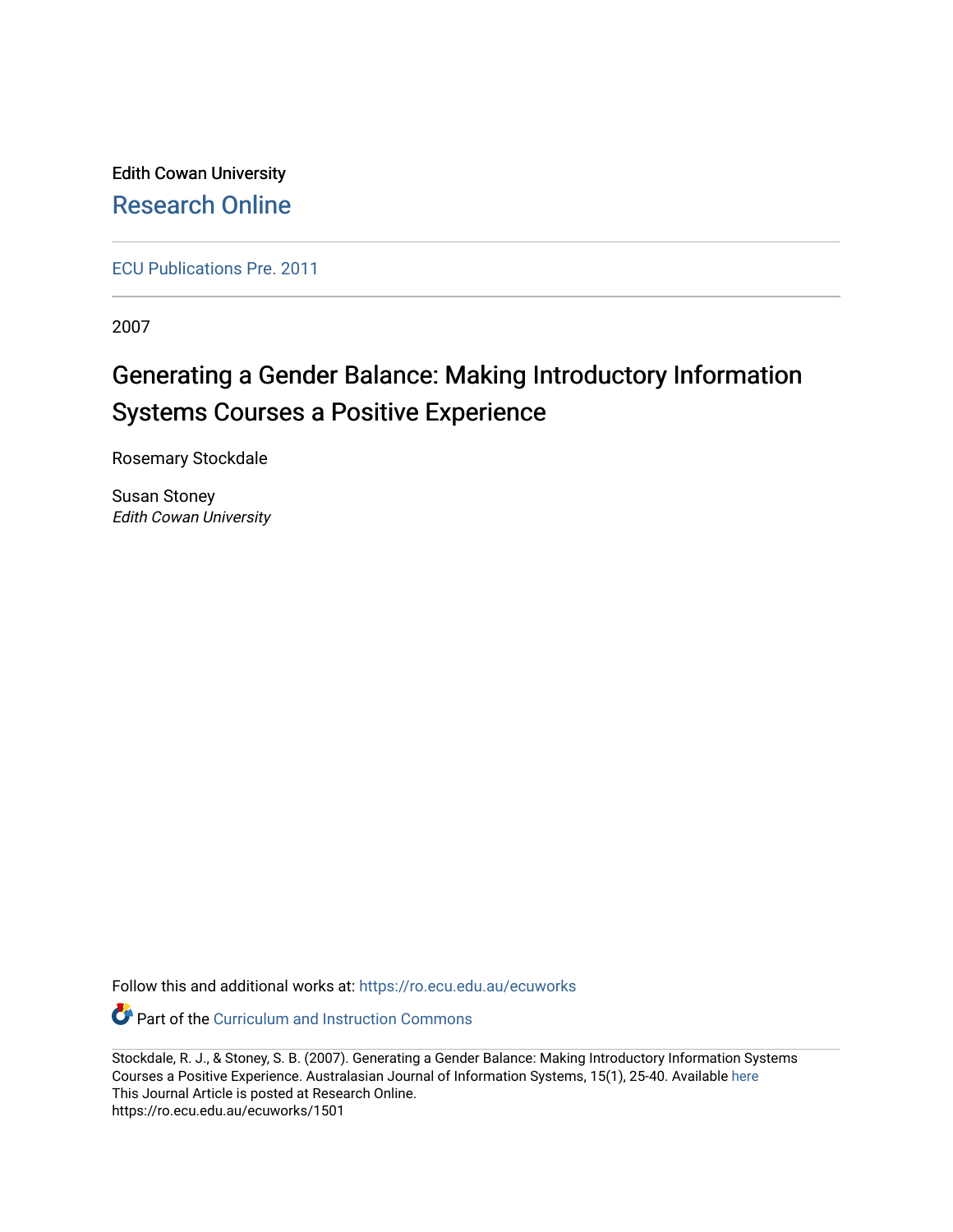# **GENERATING A GENDER BALANCE: MAKING INTRODUCTORY INFORMATION**

# **SYSTEMS COURSES A POSITIVE EXPERIENCE**

# **Rosemary Stockdale**

Institute of Information and Mathematical Sciences Massey University, Auckland, NZ Email: r.j.stockdale@massey.ac.nz

# **Susan Stoney**

School of Management Edith Cowan University, Perth, Australia Email: s.stoney@ecu.edu.au

# **ABSTRACT**

There is a growing shortfall of graduates entering the IT profession. The situation is exacerbated by the continuing decline in the number of women undertaking IT related degrees. However, there are an increasing number of students taking business degrees that have a small information systems component, although few students choose to major in IS. Using a qualitative reflective approach we identify the perceptions and experiences of female undergraduates taking introductory IS courses in two universities, one in Australia and one in New Zealand. We discuss ways of improving the delivery of introductory IS courses in order to make information systems more interesting to women undergraduates, thus enhancing their learning experiences and encouraging further uptake of IS majors. The paper concludes with some reflections on other influences that impact on the ability of IS departments to deliver appropriate introductory courses.

# **INTRODUCTION**

There is a real and growing shortage of information technology (IT) professionals in the workplace (Department of Labour, 2005), in both traditional and non-traditional areas such as supply chain management and education (Sujdak, 2002). Whilst there are over 45000 hits on Google Scholar regarding the shortage of IT professionals generally, there are over 63,000 that specifically address the shortage of women.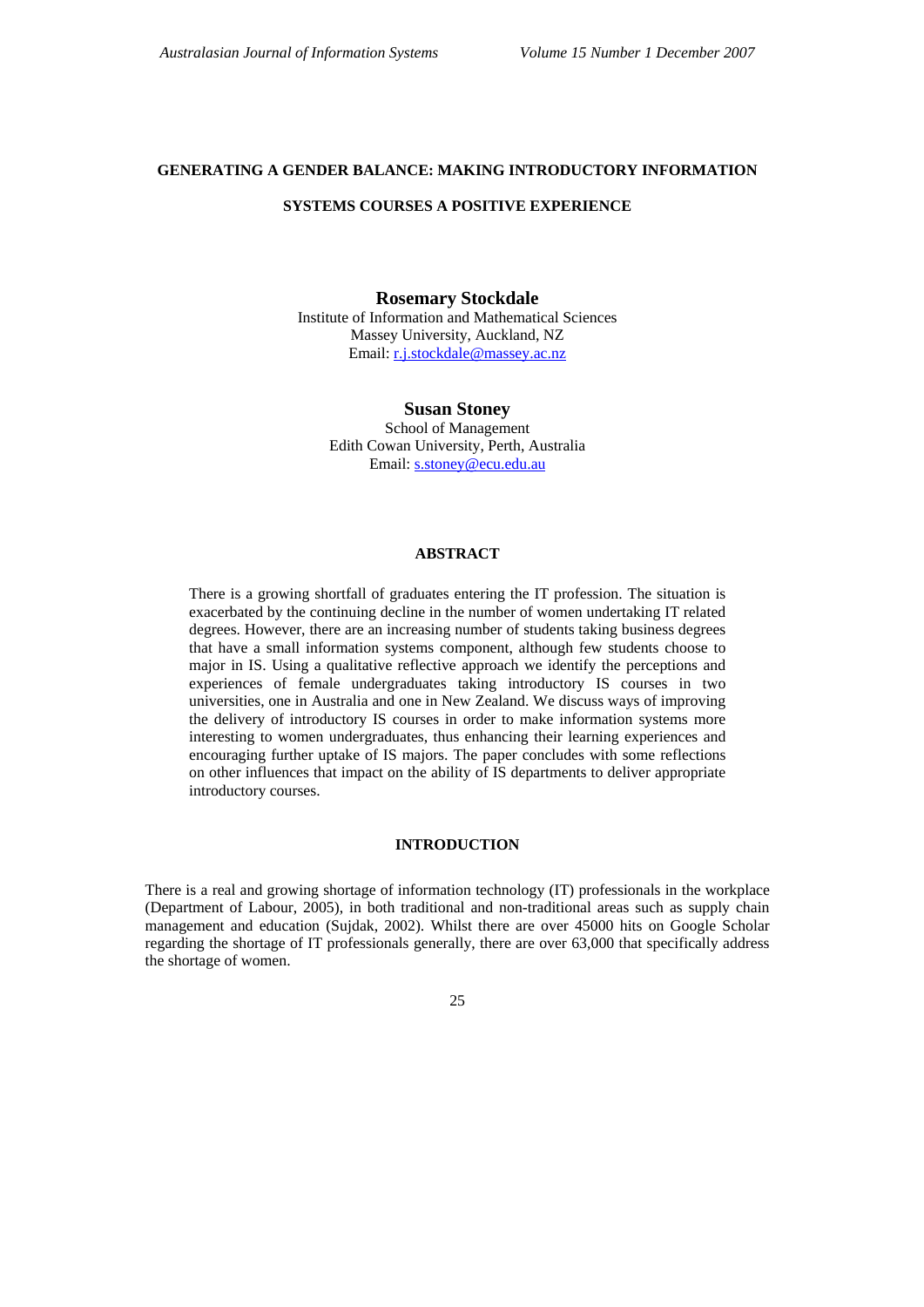The declining number of women in IT is well-documented in both the business press and in academic research. The reasons given for the decline are many and varied. Armstrong, Riemenschneider, Ried & Allen's (2004) study discusses women who have followed an IT career path but then leave the profession. The authors conclude that the reasons are contained within three loops; managing family, need for flexibility of work schedule and stress. This is borne out by an Department of Women (Australian) report (2002), which found that women who work in the IT industry rate it highly for flexibility and career support, but very low when it came to a family friendly workplace. These findings are reflected across all industry sectors where there are a steady stream of women in all professions who opt out of the workplace after five to ten years. Work-life balance and difficult workplace environments are major factors in this drain of experienced, professional women leaving their careers (Stone, 2007). However, this does not explain why women are not entering the IT professions in the first place. Fewer women are studying IT related courses with a consequent impact on their future careers

Whilst the work-life balance is an established reason for women leaving the IT profession, it does not explain why women are not entering the profession. The lack of interest in IT is already evident in university enrolments where the number of women studying IT-related courses continues to decrease, with a consequent impact on their future careers.

High enrolment levels in business degrees mean that many women are exposed to information systems (IS) courses as first year undergraduates. These courses are often compulsory for business students and can be seen as an opportunity to recruit more students to IS majors via a business pathway. Our research suggests that such courses are unpopular with female undergraduates and do not attract them to consider changing from business studies to IT related majors.

The contribution of this paper is to determine ways to develop more positive experiences of studying for an IT related degree. We concentrate specifically on introductory IS courses and determine what steps we, as academics responsible for teaching these courses, need to take to encourage greater uptake of IS majors by women. This paper addresses the first steps taken towards a proactive process of change to achieve a greater gender balance in IS courses at our two universities, one in New Zealand and one in Australia. We have taken a qualitative approach to analysing the current situation regarding the delivery and marketing of information systems courses. Using our own experiences as course co-ordinators for Introductory Information Systems, we use focus groups and interviews to identify student perceptions of the courses. Subsequent analysis of the data, underpinned by existing literature, has enabled us to identify where improvements can be made to encourage a more balanced gender distribution in IS degrees.

Although this paper specifically addresses IS courses, the literature encompasses the broader spectrum of IT as the issues relating to the IT sector include those of IS and the latter is rarely addressed separately. The term IT is therefore used in its widest sense, although we have avoided literature that specifically addresses computer science and software engineering.

# **THE GENDER GAP IN INFORMATION TECHNOLOGY**

*"As an industry some of our role models aren't necessarily the coolest people out there. I'm not sure that Bill Gates, for example, is the natural turn-on for a 12 year old girl"*  (Katrina Troughton, IBM NZ Managing Director)

Technology is stereotypically seen as a male domain in a popular culture that continues to associate occupations with either a male or a female bias (Lee, 2005). Despite arguments that gender is no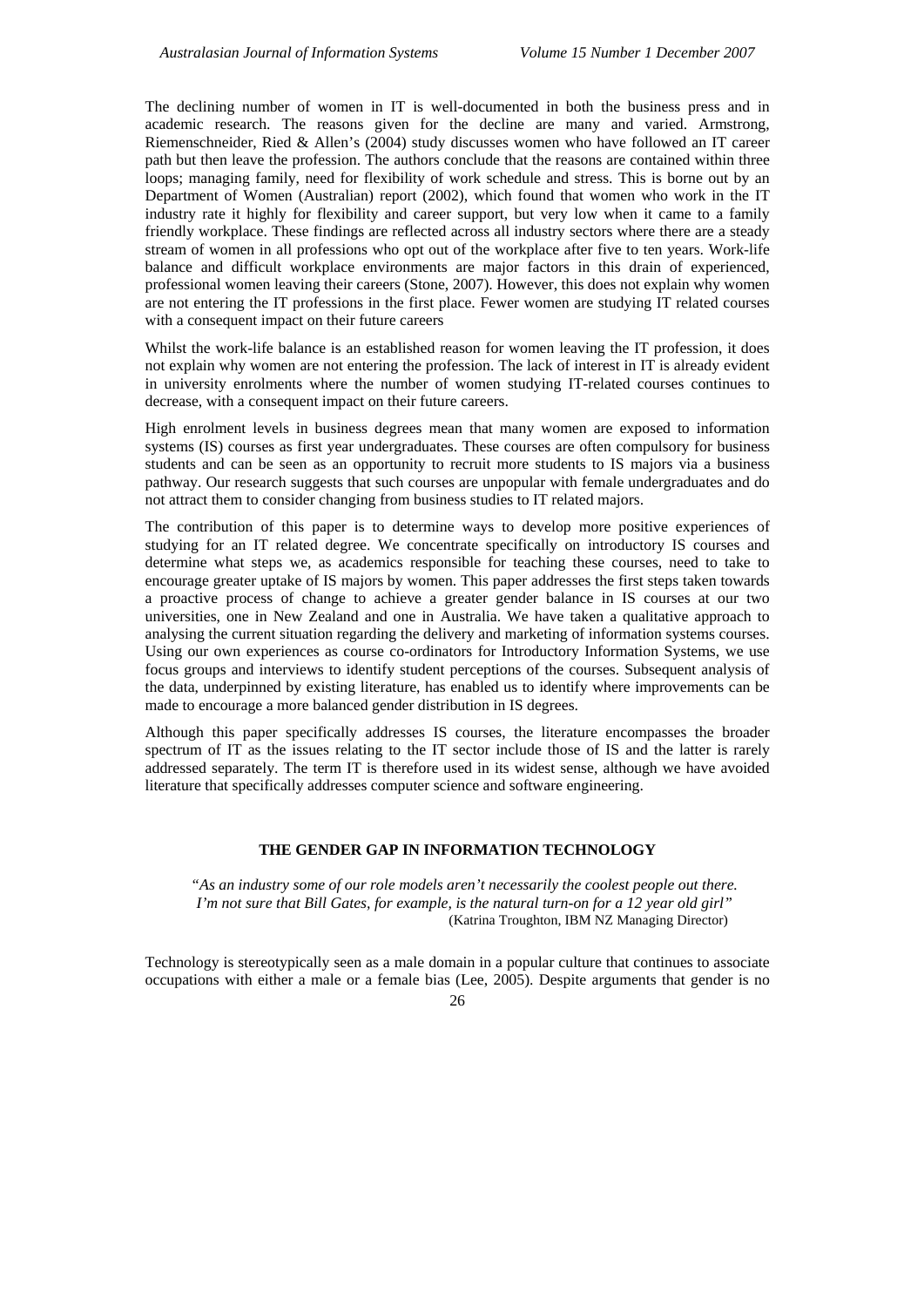longer an issue in a dynamic labour market where there is a high demand for IS professionals (Sumner & Niederman, 2004) women account for less than 20% of the IT workforce (Goodwin, 2006).

This has become a political issue as the lack of women in IT amounts to a classic example of horizontal occupational segregation (Griffiths, Keogh, Moore, Tattersall, & Richardson, 2006). Griffiths et al., explain that horizontal occupational segregation shows how different groups of people, often defined by gender, tend to work in separate occupations. Women are often clustered in traditional careers; teaching, nursing, and domestic service work (Anker, 1998 cited in Griffiths, et al., 2006). Furthermore, within particular industries, women tend to be under-represented at the higher managerial levels (such as Chief Information Officers in IS), and are more strongly represented in lower level occupations. This is a identified as vertical gender segregation.

Much of the research on women in IS and IT related managerial positions focuses on the workgender imbalance (Griffiths et al., 2006; Griffiths & Moore, 2006; Moore, Griffiths, & Richardson, 2005), citing the unsuitability of the IT workplace, the deeply ingrained masculine culture of IT, the long hours, "presenteeism", and difficulties with obtaining part-time employment.

The reasons attributed to the gender imbalance also focus on the different attitudes to computer technology where women are seen as computer-phobic or computer reticent (Turkle in Christensen, Knezek, & Overall, 2005). IT has an image problem where boys who excel at computing are seen as 'nerds', 'geeks' or 'trainspotter types' with a lack of social skills (Lee, 2005) while girls are perceived to be more social and find IT subjects in school 'boring'. Research suggests that lack of role models and the occupational culture of IT project a negative image to women (Sumner & Niederman, 2004). Lack of career information for a technology orientated career is another cited problem (Morris, 2002) and research has found that women lack confidence in their own abilities and assess their skills at a lower level than their male peers (Hargittai  $\&$  Shafer, 2006). These issues are less prevalent for females with a family member or friend in the IT industry as this contributes to a more accurate picture of such careers than those who relied on second hand knowledge (Lee, 2005).

Pinkard adds unequal access and an adverse climate in higher education as barriers to encouraging women into IT (2005). She argues that a key cause of the different attitudes towards computer use is the perception of software as male orientated with stereotypical characteristics that did not target or attract women. This identification of software as dominantly male resonates through the literature (Baroudi & Igbaria, 1995; Morris, 2002; Trauth, 2002). Lee (2005) states that not only software but technology "is gendered from the outside by those appropriating it rather than necessarily on the inside or at the point of design" (p123). This argument supports research into the consideration of two viewpoints into perceptions of IT and gender: essentialist theory versus social construction theory (Trauth, 2002).

Essentialist theory is based on the assertion of inherent differences between the nature of men and women. This argues that biological determinants dictate reaction to IT and we must therefore concede that women will require different methods of training than men to enter the IT workforce (Trauth, 2002). The implications for bridging the gender divide at school and university levels are significant.

The identification of 'gendering from the outside' (Lee, 2005) adheres to the theory of social construction. If IT is seen as male dominated because of societal perceptions then females are less attracted to the technical workplace and this reinforces the identification of computing as 'men's work' (Trauth, 2002). Agreeing with this theory and addressing the problems it raises are two very different things.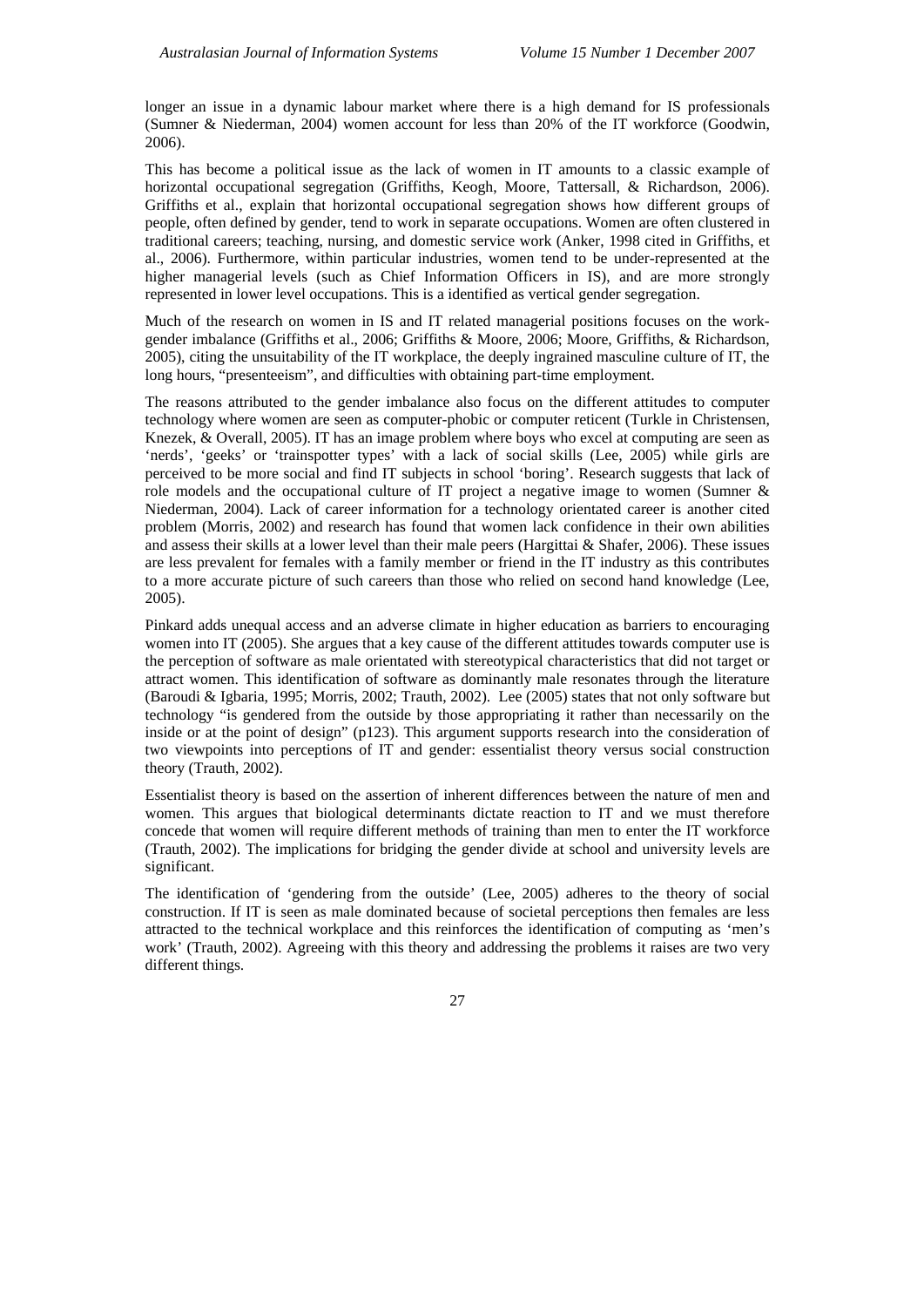One significant initiative that addresses the male stereotyping of IT is the ITBeat project in the UK (Lee, 2005). The project aims to make ICT glamorous and appealing to girls by introducing appropriate role models, associating fun with computers and using images that relate to girls' perceptions of themselves. In making computing more of a 'female domain' (Webster in Lee, 2005) the project encourages positive images amongst those girls involved and supports their development of technical knowledge. However, Lee highlights the problem of applying feminine stereotyping and developing gender specific affinities rather than unifying social constructs in a genderless context.

#### **IT/IS EDUCATION AND GENDER**

*"The school curriculum doesn't have a lot of credibility…..IT is not regarded as a prestigious subject. It's the sort of thing they quarantine the hopeless into, really" (T Clear, AUT in Hendery, 2006)* 

There is widespread concern at the low level of enrolments in IT degrees in many countries (Denning & McGettrick, 2005). In a recent study across Australia and NZ a recruitment firm found that tertiary IT qualifications were considered of major importance to 77% of employers surveyed (Rossi, 2006). In NZ universities the total number of students enrolling for IT related degrees has fallen for each of the past four years This was attributed by academics at a recent government conference to the 'geeky image' and lack of broad appeal (Hendery, 2006). Another factor was considered to be the lack of credibility in the school curriculum and the failure of the tertiary sector to adapt to 'what the kids can do with ICT'(Hendery, 2006).

The drop in student numbers is particularly prevalent amongst women; for example in Australia women account for less than one fifth of IT graduates (von Hellens & Nielsen, 2005). There are several factors that are held to influence the low take-up of IT degrees by women including social and cultural issues (von Hellens & Nielsen, 2005), lack of role models (Trauth, 2002) and an overwhelmingly male environment (Baroudi & Igbaria, 1995).

Research into school age children has found that the girls' technical abilities are as good, if not better, than boys at primary age (Christensen et al., 2005). Differences begin to appear after Grade 6 and as children reach high school the enjoyment that girls find in using computers falls. More importantly, there is evidence that their self-assessment of skills declines and they are less confident of their technical abilities (Hargittai & Shafer, 2006; Jewell & Maltby, 2002; von Hellens & Nielsen, 2005). Nevertheless, girls' use of email and their level of web skills remain high and appear to be influenced by the social enjoyment aspects gained from online use (Christensen et al., 2005). In high school, a distinct difference becomes visible in gender attitudes towards computing and IT and the 'geek' image gains more credence, with girls finding the studying of IT to be boring and difficult (Lee, 2005). There is a perception amongst girls of this age that careers in IT lead to a solitary work environment with little contact with people and an emphasis on mathematical abilities (von Hellens & Nielsen, 2005). They appear to believe that a special aptitude for computing is necessary, while males see computing as a technical challenge that can be mastered (Jewell  $\&$ Maltby, 2002). However, it appears from Jewell & Maltby's study that girls are not deterred by the level of difficulty but rather by the perceived lack of social involvement arising from an IT career.

Girls' aversion to IT related courses may also be affected by the lack of women role models in the teaching profession (von Hellens & Nielsen, 2005). This point is echoed in Trauth's (2002) call for more women professors of IT and Sumner and Niederman's (2004) observation that less than 7% of faculty IT positions are held by women. Some support for the role model argument lies with the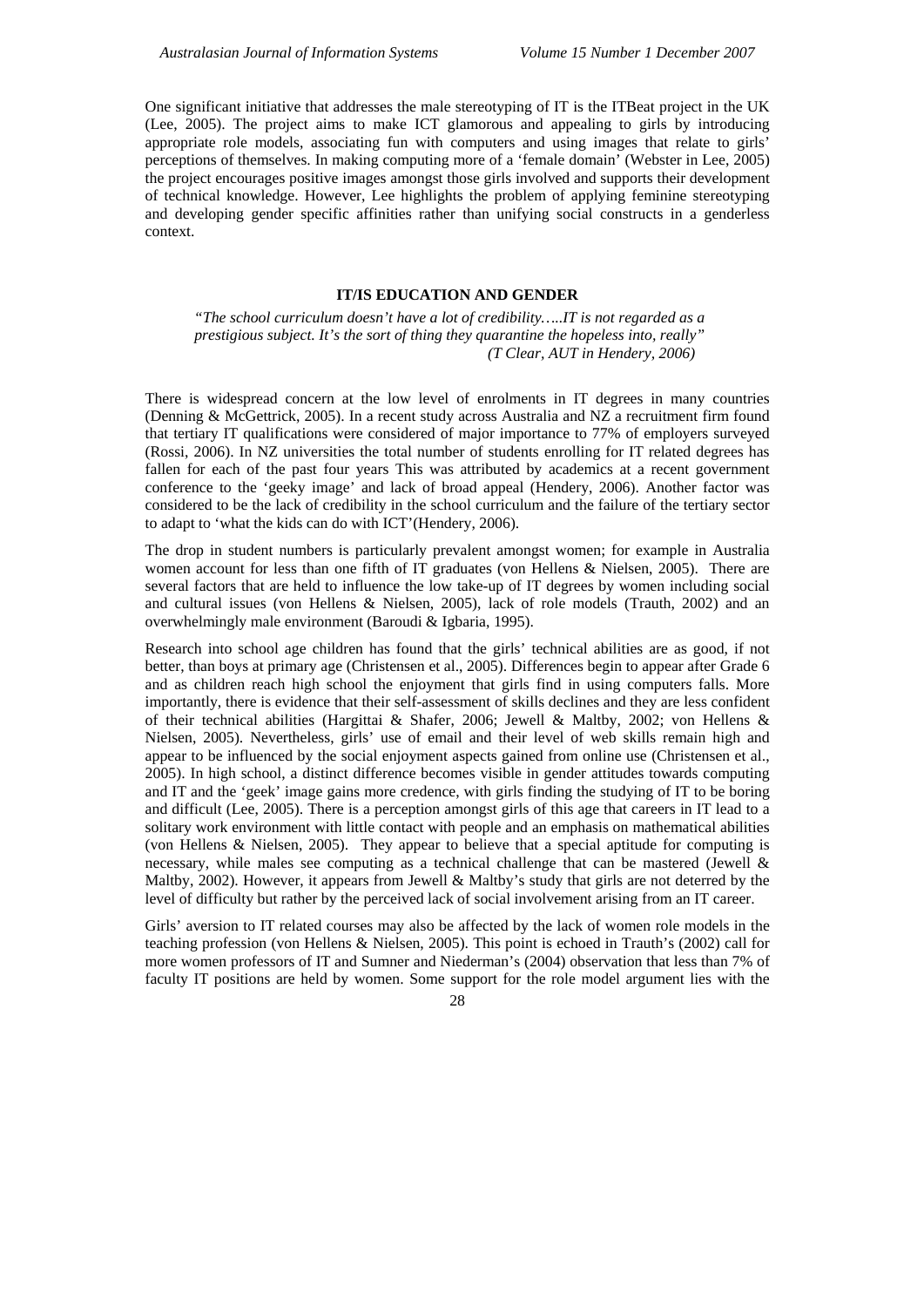observation that single sex schools have more success in promoting IT as a career (Trauth, 2002) although it is not clear what percentage of IT teaching staff in such schools are women.

Lang (2003) opens up the role model argument to suggest that the inequality in numbers is also evident in other disciplines such as law and medicine, but that these faculties have few difficulties in attracting female students. Therefore image may have a bigger influence than lack of role models on the low numbers of women in the IT discipline. These low numbers, of either gender, have serious consequences for the IT sector and the broader economy. In 2003, the NZ government concluded that the shortage of appropriately educated graduates was a major constraint on the growth of the country's ICT sector (Department of Labour, 2005); a situation that has not changed.

Lang (2003) also argues that intervention programmes rarely sustain improvement. The concerns of IT education must therefore be addressed at several levels and academics responsible for introductory university IT related courses must play a role in making courses more accessible and relevant to students.

#### **RESEARCH DESIGN**

This paper is based on the experiences of two academics, from New Zealand and Australia, who teach Introduction to Information Systems courses. The Australian case is from a School of Management Information Systems within a Business Faculty while the New Zealand study is drawn from an Information Systems Discipline Group within a College of Sciences.

The studies were originally undertaken independently, with the two researchers beginning collaboration after data collection had commenced. In both cases data were gathered towards the end of semester one, before exam results were known. Two different approaches were taken to the collection of data and while the preliminary content analysis was conducted separately similar guiding themes were used. Collaboration led to a further refinement of data analysis themes as summarised in Figure 1 and the subsequent joint discussion of the results was used to compare and contrast our experiences, again using the themes in Figure 1. A reflective interpretive approach was taken to meet the needs of our research that derive from our efforts to further develop our first year IS courses to make them more applicable, accessible and even enjoyable for female students.



Figure 1: Approach to data collection and analysis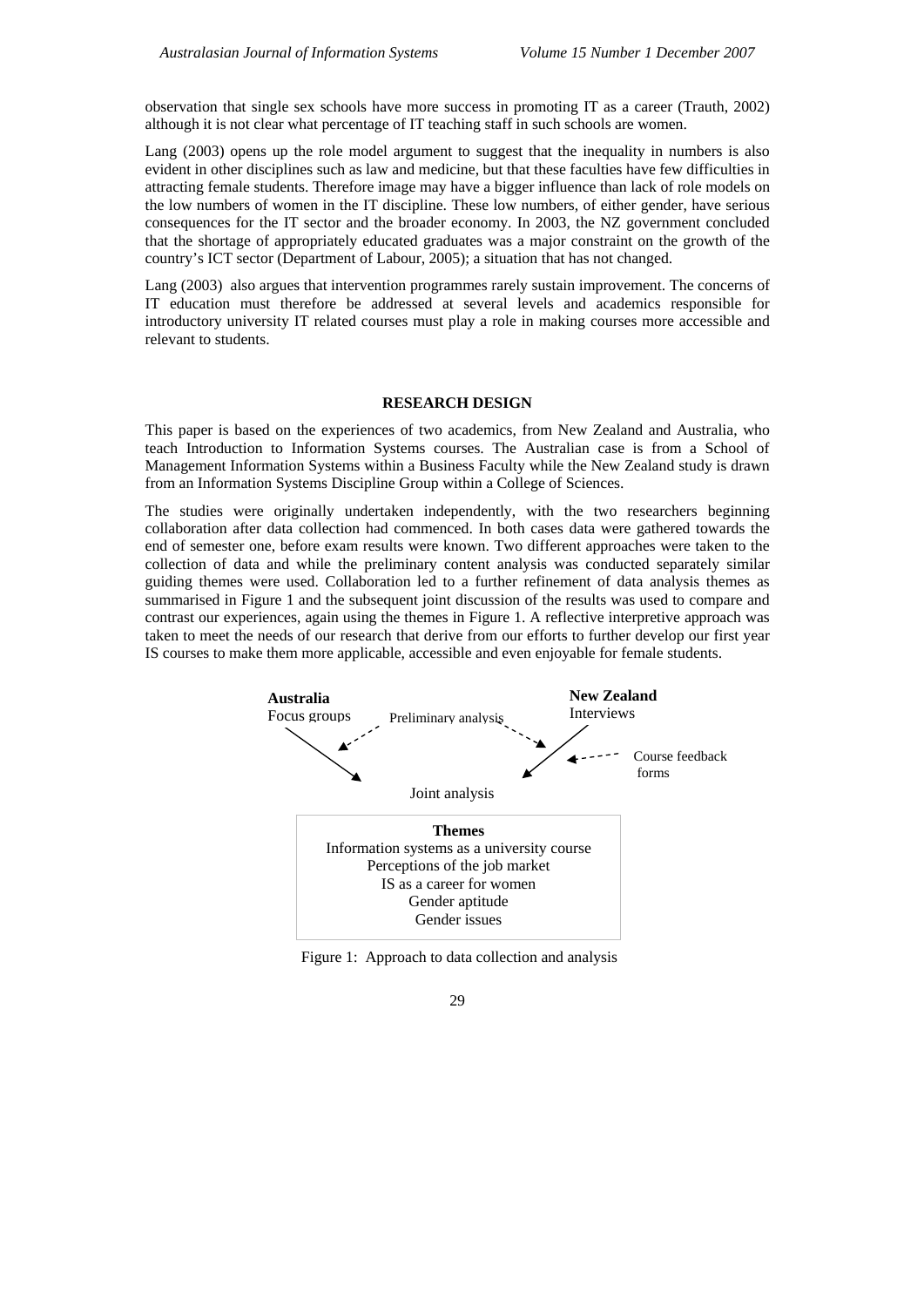#### *The Australian experience*

Approximately half of all students studying first year Information Systems are women, and yet less than 10% of women graduate in an IS discipline. A series of focus groups was used to explore the issues; namely, why women rarely choose an Information Systems major. There were six focus groups in all with six students who had recently passed the course in each group. Three groups consisted of only women, and three consisted of an equal mix of men and women. Groups were drawn from the course cohort and were representative of school leavers and mature age students, and local and international students were equally represented. The focus group sessions lasted for an average of one hour each and extensive notes were taken during the discussions.

#### *The New Zealand Experience*

Introductory Information Systems is a compulsory course for all business and communications students in the NZ university. Therefore slightly more than half of the course are women. Informal, semi-structured interviews were conducted with 14 students (11 female and 3 male students) at the end of semester to explore their perceptions and experiences in taking the course. Interviews lasted an average of 40 minutes and notes were taken and cross checked with the students for confirmation of their accuracy. Additionally, secondary data was extracted from 211 course feedback forms. The forms were not directly related to this research but are commonly used to collect data for course development. The forms are completed anonymously and for the purposes of this research the general comments section was used to identify any comments directly related to gender issues. Such comments were coded and analysed to gain further insights in support of the interview data. Cultural factors were not specifically addressed although we recognise that there are different perceptions between cultures on the issues in technology (von Hellens & Nielsen, 2005).

# **STUDENT PERCEPTIONS OF IS COURSES**

The findings from the analysis are discussed in relation to the literature in order to examine the issues that affect female students in regard to IS within the university environment. This supports identification of where changes can be made to improve the learning experience of female students and encourage their greater uptake of IS studies.

#### *Studying Information Systems*

A common facet of teaching IS in the tertiary sector is the lack of understanding of what the term information systems means. First year students rarely show an understanding of what the course might comprise and cannot differentiate IS from other technology courses. Study participants admitted that they were confused as to what constituted IS, with few students able to differentiate between IS and other IT disciplines before the course. Even by the end of semester the majority saw IS as a subset of IT and felt that IS would not give the students as many skills as other IT related majors. This view is exemplified by the following comments:

 *"yeah, everyone knows what IT is, but who's ever heard of IS?" and "…my friends always ask me to explain what I'm studying, and can't understand what it is – perhaps because my own thoughts about it are a bit vague".* 

Many of the women involved in the focus groups were headed for the "soft" majors of marketing and management, and felt that IS would not help them in their careers.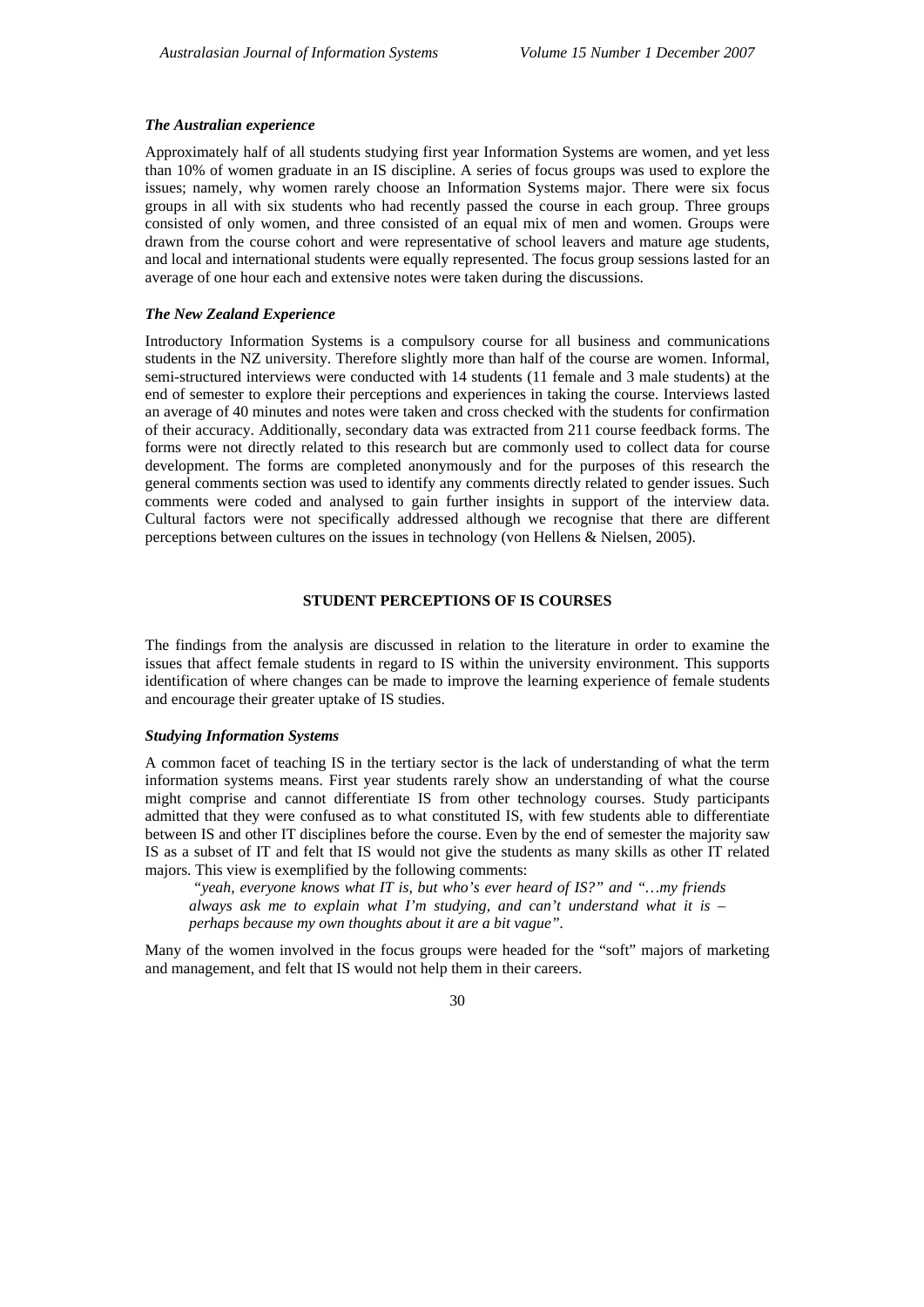*"I look at the jobs that appeal to me and they have titles like 'marketing manager', HR professional – I don't see anything with the words Information Systems."* 

Even the girls choosing Accounting and/or Finance, felt that IS was "someone else's problem". These views were articulated repeatedly in the focus groups with comments like:

 *"everyone understands what an accountant does, but what does an IS professional do? We learn a lot about where it fits into organisations, and how it can lead to a job like a CIO, but I don't know any CIOs, I know accountants and financiers." "My Dad works for [medium sized company, name withheld], and he reckons that the IS people are there to mop up problems – they only see the problems, don't have a lot of status".* 

From a NZ perspective, the understanding of information systems as distinct from IT was addressed early in the course, when it became clear that few students could discern the difference. Responses to 'why IS?' were closely aligned to those of the Australian students with most of the women taking business majors in Management and Finance. Interestingly, it was the men who saw it as necessary to understand the role of IS in business,

 *"so you can tell your workers what to do and understand what they are capable of".* 

Excel and Access are taught and tested in practical lab sessions in the NZ case by request of the Business Faculty. Labs are optional and the higher percentage of women attending bears out the argument that women have a less confident view of their own skills (Hargittai & Shafer, 2006).

*"I found the labs really difficult. I had a problem learning Excel although Access was easier. I think it will be useful but I didn't enjoy the labs."* 

The difference in ability was not reflected in the lab outcomes where test results were even across the genders. Both the interviews and the feedback forms showed that women were more positive about the use of these software applications, and the male students thought that learning them was a 'waste of time'.

#### *IS as a job and IS as a career*

Despite discussion of the roles of chief information officers within lectures, almost all the students saw a career in IS as sitting in front of a computer all day, either programming or manipulating software. Only two Australian students (both men) understood that IS is a 'people' profession, involving talking to people, understanding job requirements, making decisions and managing effectively based on the information provided by the system. All the women felt that a job in IS would be "boring" or "uninspiring", with constant effort required to keep up to date, reflecting the argument that IT disciplines have an image problem (von Hellens & Nielsen, 2005). The women also saw IS as a "nerdy" profession, and cited the stereotype of the "geek" living in a solitary, antisocial world (Lee, 2005).

*"I want to work in a social environment. Computers and things don't give you that I think you just sit there all day facing a screen."* 

Not one of them saw the area as dynamic or exciting. Many of the women felt that if they were to major in IS they would be relegated to jobs in web design or simply users of a system. They had no concept that they could have input into the design of the system itself, or that they could influence the ways in which technology was used in an organization.

In NZ, a positive experience was found in the use of guest lecturers who were able to relate IS to the lives of the students. This was particularly true in health informatics, mobile business and security where feedback from students was overwhelmingly positive. These were topics that bore direct relevance to student lives and could be seen as support for the argument of role models in that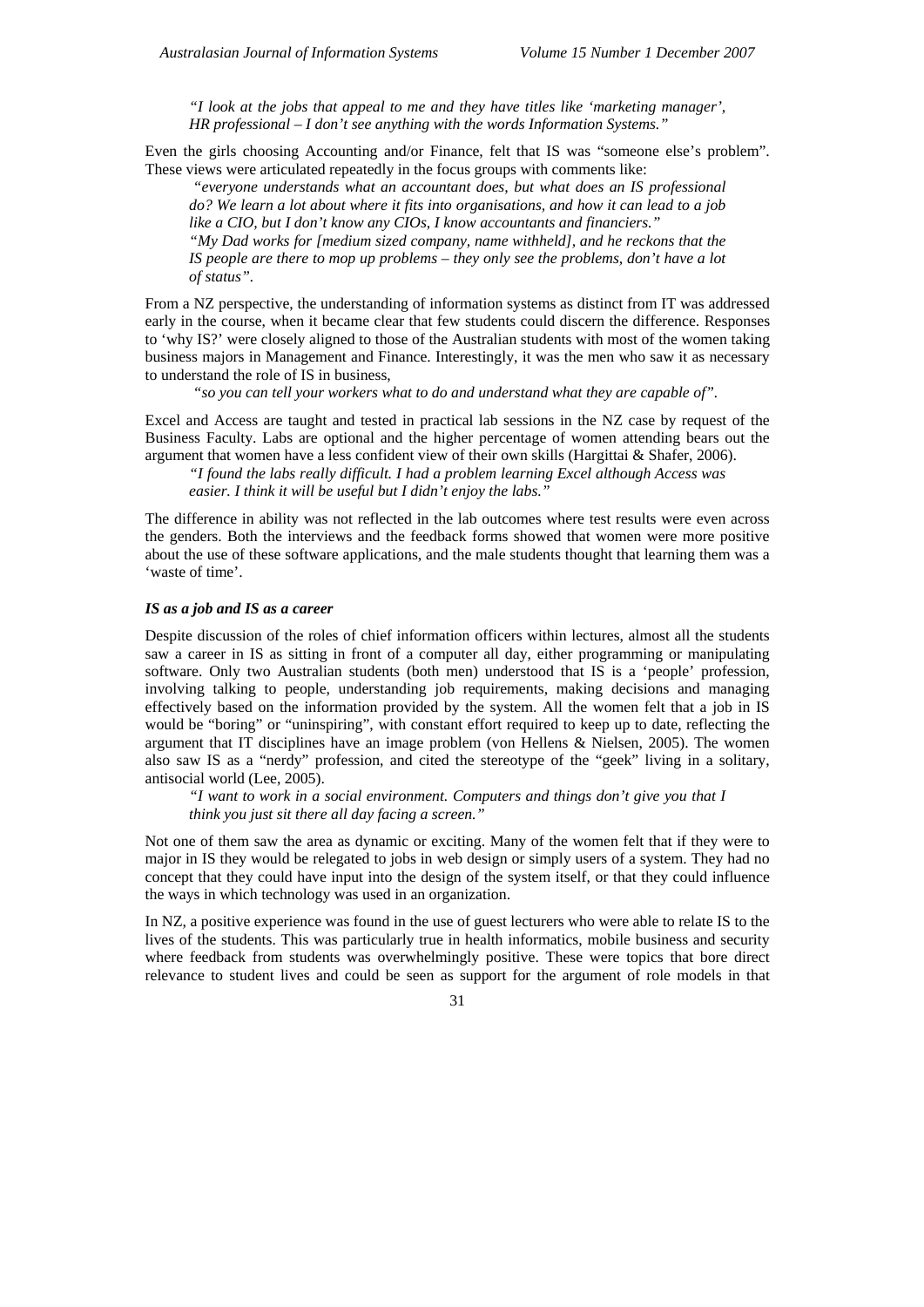feedback forms had comments such as "*I could see myself doing that"* "u*sing IS in health care really contributes to society*" (Sumner & Niederman, 2004) and

*"the guest lecturers were really interesting. I could relate to what they said because it was real. The security stuff was great."* 

From a career perspective, the reflections on the perceived employment tasks were mirrored in a lack of enthusiasm for pursuing a career in IS, with virtually no students planning a career in this sector.

*"…look I've done the first IS unit and I can't see IS as being something that would get me promoted at work. I know it's useful as a tool, but I can't imagine doing it for a living."* 

In the Australian university two of the women and five of the men agreed that IS could be a worthwhile career for women, but when asked why, they struggled to articulate any reasons. This reflected the case in NZ where only one of the women interviewed had any intention of working in an IS career. This student is a Pacific Islander and wished to contribute to her country's urgent need for more trained IT people; an ambition more in line with the traditional career choice of contributing to society that underpins the dominance of women in the so-called caring professions (Griffiths et al., 2006), than a commitment to IS.

One Australian student did ask the researcher why, if IS was such a great career for women, was there only one woman academic in the School of IS? This was a very pertinent question, and it is one that the researcher, the lone woman, has struggled with herself and echoes Trauth's call for more women IS academics (2002). Although the NZ University has two women out of nine lecturing staff, all four IS tutors are women. This gives the impression of a greater gender balance than actually exists as the tutors are responsible for practical labs and are not research active. Half of the students thought that a woman lecturer was employed to teach the first year course to make the subject "*more accessible"*, implying that female academics are more suited to a nurturing role. This gender stereotyping was more evident on the part of the women than the men.

Failure to attract women into IT disciplines in academia must have a significant impact on the way the profession is viewed. The under-representation of women in IS schools does not go unnoticed by the students and may have a significant influence on the image of IT careers as a male dominated domain (Sumner & Niederman, 2004; Trauth, 2002; von Hellens & Nielsen, 2005).

#### *Gender Aptitude*

Anecdotal evidence or stereotyping suggests that males have great aptitude for the technical aspects of IS despite evidence to the contrary. A review of course results over the last three semesters at the Australian university highlights the fact that the High Distinctions in Introductory Information Systems are split fairly well into 75% for women and 25% for men, and the students who fail are split evenly between the two genders.

However, students seem to accept gender stereotyping and when asked which group would have greater aptitude for IS, 34 of the 36 students said that men would be better. When asked why, they thought that men had more logical minds, were better at computing because they played games all the time and experimented with software for their personal use, are able to use the technology more proactively, and enjoy technology more. When it was pointed out to the students that women tend to shine in IS, and that the top five students in the previous course were women, they all felt that this was a statistical aberration and that the women must have been "*nerdy, mature age types*". Two of the mature age women in the focus groups felt that they struggled with IS because they wanted to understand exactly how everything worked, although they did not feel like this about other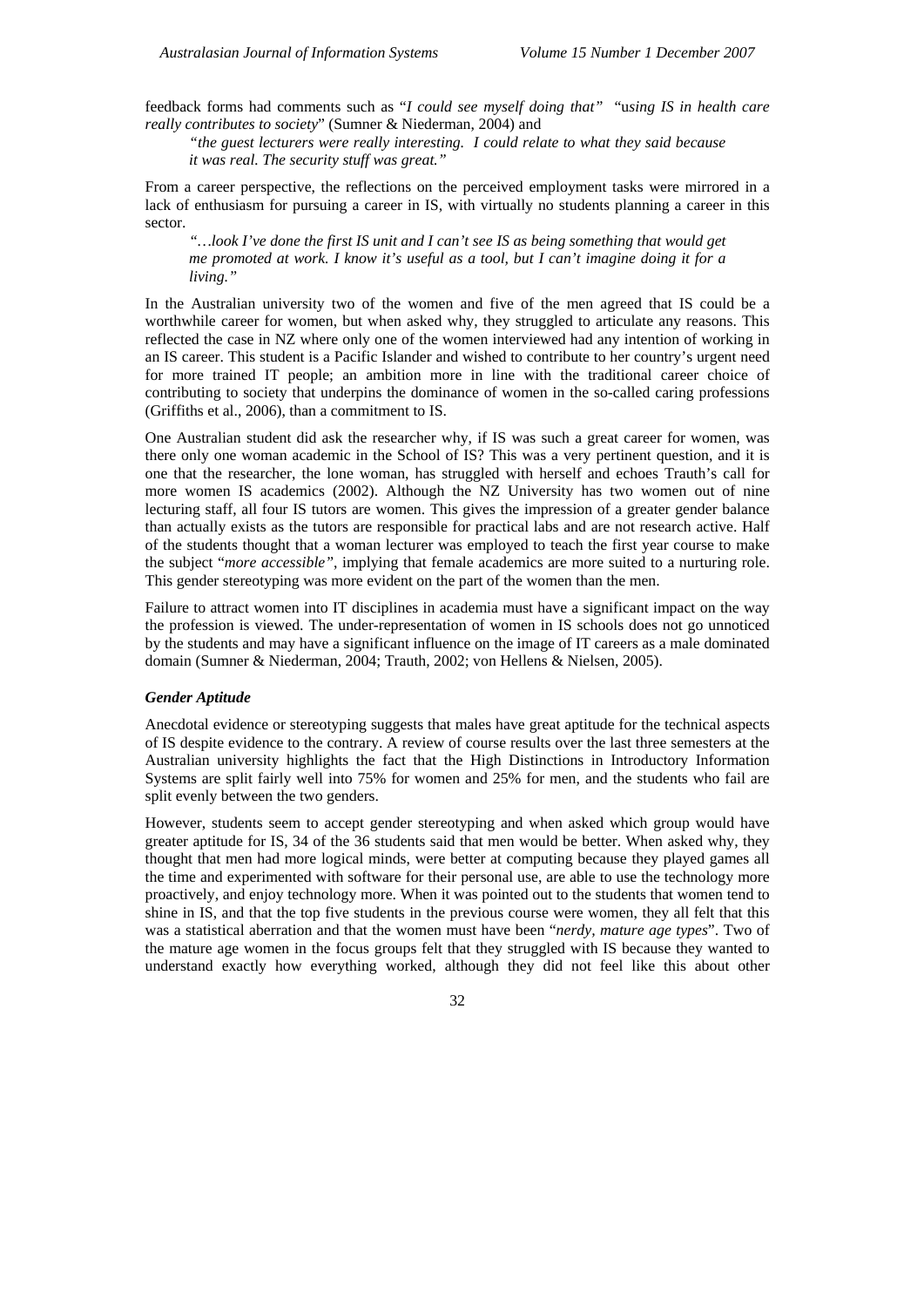technologies such as the telephone, television and motor car. Both students were in the top 10% of the course. Comments from the women students suggested that they felt out of place in the classes:

*"minorities [women] feel they are in the wrong place. IS is a young male dominated, geeky, environment and we feel like interlopers." "Even though we have been told that girls do better than the boys, we feel that this has to be a generalisation. I know lots of girls who have failed, and I think I might fail. Even though it's not supposed to be technical, I struggle to understand some of the concepts… I mean, just how can this stuff work?"* 

These results were mirrored in the outcomes from NZ although the data were only available from one semester. Two of the three top students and nine out of the top twenty were women. Failure rates were relatively evenly split with slightly more males failing than women. Mature age women tended to succeed more than any other group and their experiences reflected those of the Australian students in that they felt they had to know and understand everything relating to IS technology.

#### *Further gender issues*

Further issues that turn women away from IS also reflect the literature on 'gendering' (Lee, 2005). The identification of IT as 'men's work' results from societal perception of gender roles. The male dominance in the IT workplace reinforces the identification of computing as something of little interest to women (Trauth, 2002).

Many of the women students said that they were not stimulated to learn about computers and IS, and saw technology either as a tool or as some science fiction fantasy with which they would probably never engage.

*"I just can't get interested in it. The classes look at the future technologies and I can't get excited, even though I want to and I know that it will help me get a job."* 

 It is tempting to assign essentialist theory and assert that these attitudes arise from inherent differences between the genders (Trauth, 2002). However, women students in NZ who were familiar with practical applications of technology in the workplace were more interested in computing and what could be done with it. Although their views supported the identification of technology as a tool, they did agree that social benefits of technologies such as the Internet and mobile phones were extensive and could be fun. Nevertheless, women saw themselves as users of the technology, rather than as drivers. They struggled to see themselves in a position where they would dictate IS policy within an organization, in spite of having studied numerous case studies that had women in roles of CIO.

Male participants could not think of many reasons why women would not want to study IS, particularly as there were so many men involved. This, of course, led two of the women to state that that would be exactly why they would not want to participate, again supporting the stereotyping of IT subjects as male dominated.

One NZ male student thought that IS would be a great job for women as they could work from home and "*go part time if they had families*". He also felt that women probably made better managers where men concentrated more on the 'computer stuff'. This is an illustrative example of a male student also having problems identifying IT careers without preconceptions and tending to adopt stereotyping as reality.

Another recurring theme was how 'boring' IS was at school and the women particularly, though not exclusively, had few good things to say about the subject as taught in schools.

*"I did Systems at school, it was taught by a man, the class was full of boys who didn't*  wash, and who swore all the time, and the teacher never told them they were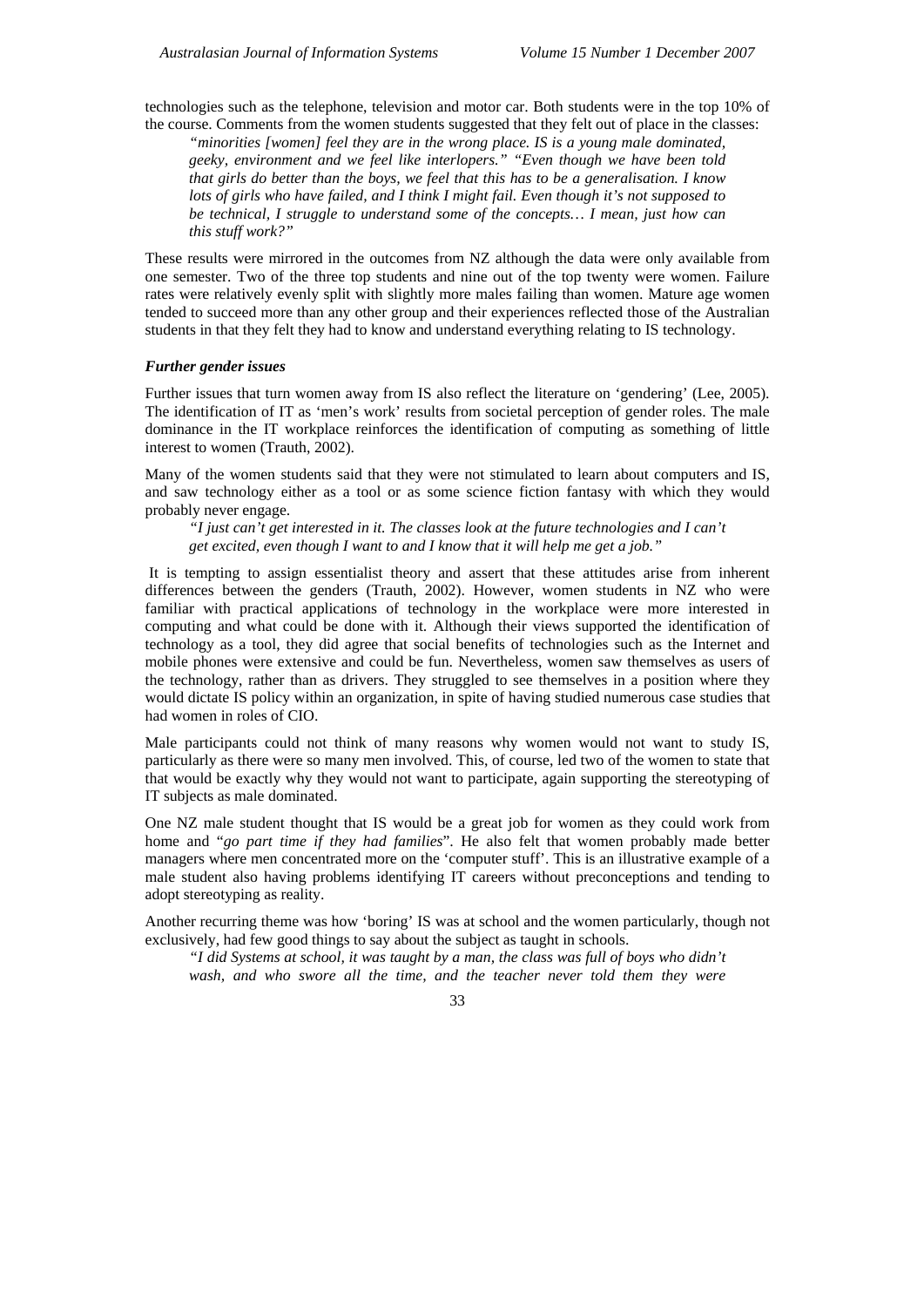*offensive. I was horrified when I found that I had to do an IS unit as part of my BBus – I tried to get an exemption". "I must say that I enjoyed the unit more than when I studied it at school. It was horrible there, smart arse boys who showed off".* 

This echoes the findings of a government conference in NZ where the school IT curriculum was castigated by academics as failing to inspire pupils (Hendery, 2006). This is of concern for IS academics who must address students who have preconceptions of the subject as boring before they enter the lecture rooms. When initiatives such as WINIT (Griffiths & Moore, 2006) and ITBeat (Lee, 2005) were discussed with students there was great enthusiasm for the idea that technology could be made relevant to women.

Although the focus groups and interviews were conducted in an attempt to understand the issues for women and IS, they did have the bonus benefit of helping to educate the students about the role of the IS professional.

*"I must say that I have learned loads about IS through this process" "I have actually felt more part of the group during this session, than I do in the class – can we do more of these?"* 

 In spite of extensive discussion of these issues in lectures, it was not until the students had to think about themselves that they could see that there were some possibilities. When asked if any of them had changed their minds about undertaking an IS major, three students said they would consider it when they received their exam results – unfortunately, none of the three were women.

*"I'm beginning to understand what it's about, I've never really thought about it before. I still don't think it's the career for me – sorry."* 

# **OUTCOMES FOR COURSE DEVELOPMENT**

Although women leaving the IS profession is a difficult issues for academics to address, the many women entering tertiary education that are exposed to Information Systems as part of their university course are our concern. These courses are an opportunity to highlight many of the positives of undertaking IS as a career. However, it is often at this point that we, the academics, fail to inspire women to continue with IS studies. We found from our data analysis that a key point raised by the female students was the need to make the course relevant to them. By this we are led to understand that female students fail to find the connection between the course content and their own understanding of the workplace. These students had difficulty relating to the course content in the abstract, but responded well to guest lecturers who presented real situations such as how information systems were implemented and where and why projects had failed. This was of particular importance where students had little personal contact with any IT professionals and industry speakers could be perceived as role models. These speakers also often emphasised the 'people' nature of IS as a career.

Women are often good at working in teams because of an inherent preference for connected knowing or learning, as opposed to separated learning (Morris, 2002). However, many find groupwork in university to be a frustrating experience particularly in large first-year groups where students, with diverse interests and skills, expend different degrees of effort. More use of online collaborative learning both peer to peer and student to lecturer is likely to encourage women who are more attuned to cooperative learning styles (Rajagopal & Bojin, 2003). The use of chat-room discussions and promoting group-learning through discussions and emails appeals to women in a learning environment (Rajagopal & Bojin, 2003). Greater application of such methods to IS courses would greatly benefit them and improve study methods.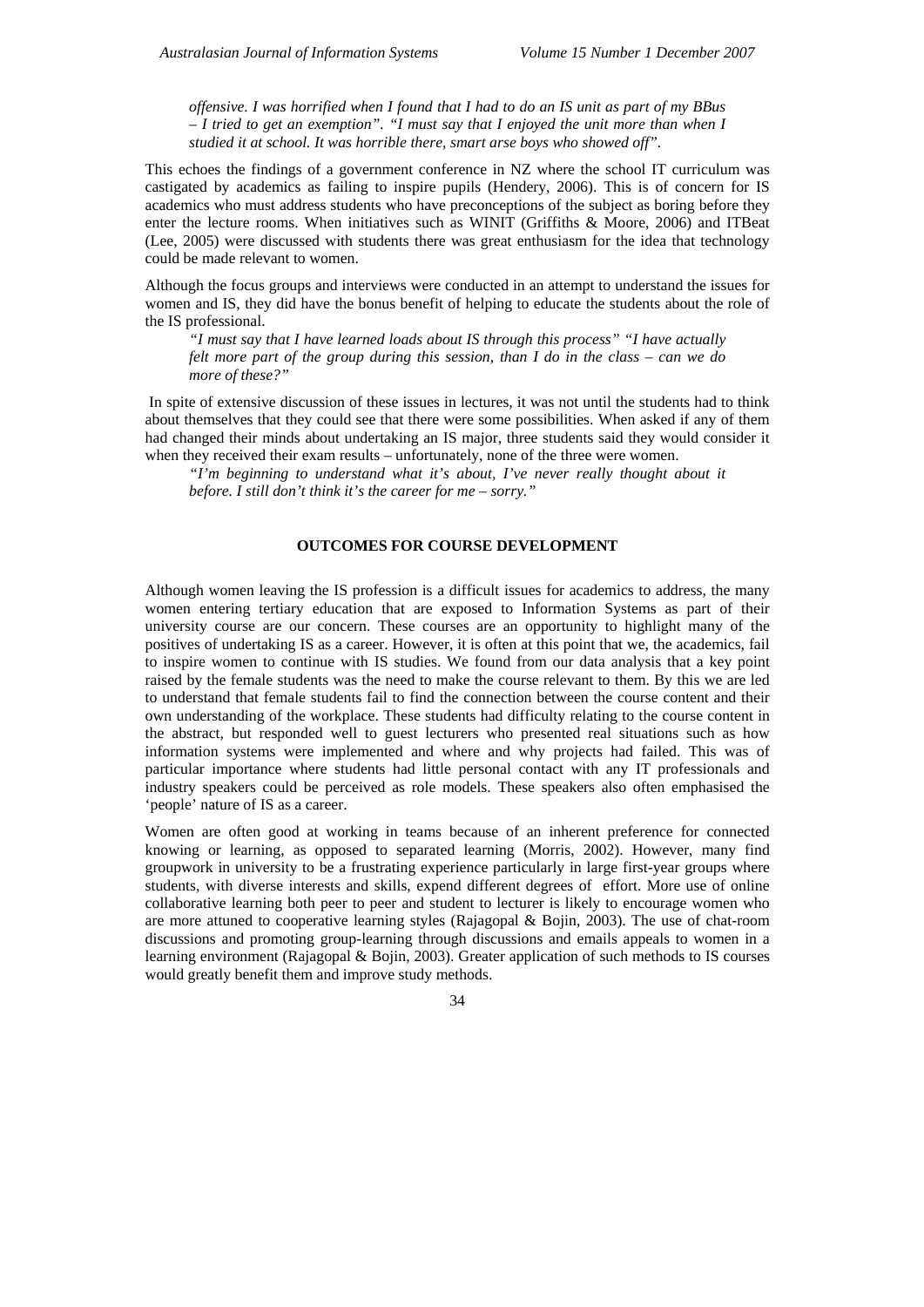There is also a need to relate concepts to the personal experiences of students using an active handson approach. We have found that case studies to which the students can relate increases interest and promotes questioning. Case studies from the text books are not seen as 'real' and time taken to develop more 'live' material produces a better response. This is particularly true when case studies have a social element to which the students can directly relate (for example, health, non-profit and female-orientated cases).

One of the outcomes in the Australian University is a complete rewrite of the undergraduate degree. Part of the rewrite involves the introduction of four units based on integrated studies. These four units are taught outside of the normal school or department disciplines and involve staff from throughout the faculty teaching communications, numeracy, ethics, problem solving, negotiation, teamwork and information literacy through integrated activities. It is hoped that the women will enjoy learning about IS in the context of information literacy, and will utilise computers for a variety of purposes such as research, interpreting data, and writing and presenting reports. The students will create e-portfolios and gain career advice as part of one unit, and there will be a strong push to expose them equally to all the disciplines offered by the faculty. The new subset of units will also involve industry and employers, and there will be a series of lectures and networking opportunities for the students. Several women CIOs have been identified as being important for this part of the program, and it is hoped that they will be able to inspire more female students to join the profession. This is in line with the proposed action in the Business/Higher Education Round Table report (BHERT, 2005).

In the NZ University, the approach to date has been more low-key. IS sits in the Science Faculty, which raises barriers in the minds of our business students despite the introduction of a joint business/IS major. The discipline has developed along more technical lines over the years than many other IS departments due to its co-location with other IT related disciplines. To counteract this we have recently identified and promoted a business pathway through the degree programme to enable students to choose the emphasis of their IS degree. The first year course has two academics appointed to reform the content over a period of three years to make it more accessible and relevant to the students from IS and other disciplines. Interactive, visual teaching aids are being developed to present technical concepts to the students and plans are underway to encourage third year and postgraduate projects to develop multimedia learning programmes for first year students. Guest speakers, although difficult to find, have been used to great effect and other lecturers from within the discipline group have also contributed talks on their research areas. This approach has been very well received by students who have been able to relate IS to the 'real world'.

# **RECOMMENDATIONS FOR MARKETING IS COURSES**

Marketing of courses is not traditionally a responsibility of academics. However, in the current climate of tertiary education there needs to be recognition of the economic realities and the need to attract students to our own courses.

Marketing is of paramount importance in attracting women into IS courses. The influence of parents should not be overlooked (Morris, 2002) and therefore there is a need to target parents at open days and encourage families to IS display. The Australian university is creating a set of materials that will provide prospective students with better publicity about IS and more enjoyable experiences through interactive displays. One female graduate from the School is now a high ranking IS professional within a large organisation, and another is a Chief Information Officer. They have been interviewed on video and the recording is now used as promotional material for the school. It is too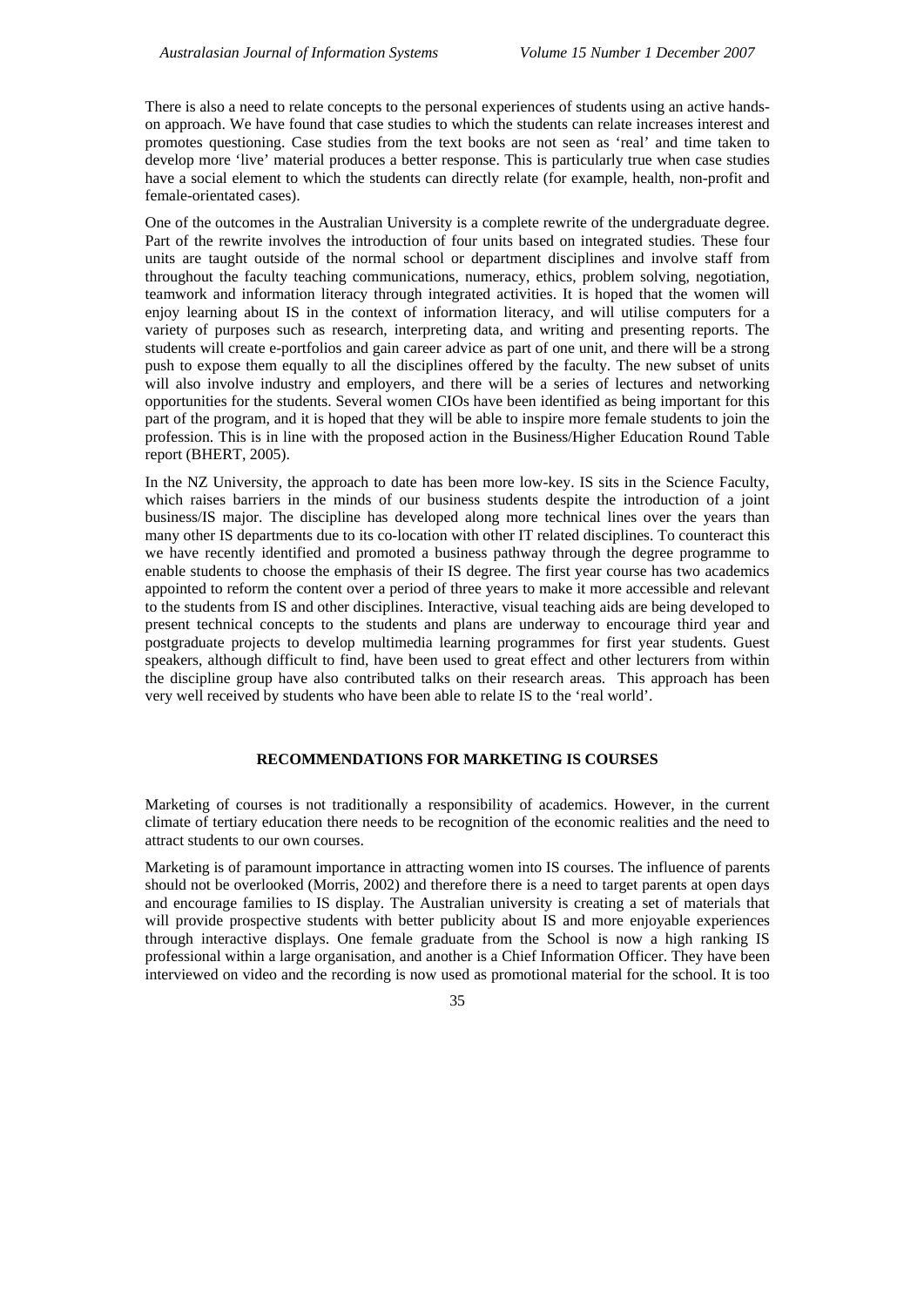early to determine whether this approach will make a difference, but it is proposed to use the video as part of a focus group research item to see whether the students feel that it makes a difference.

The NZ university has revised its promotion of IS courses to emphasise the 'business pathway' through the courses offered. It has also taken more control of planning for open days (previously left to the university administrators) and gained a role in both the Science and Business Faculties parents' evenings. Marketing events now emphasise the 'people, technology, information' definition of IS. It is intended that such initiatives should overcome the 'geek' image problem expressed by the students in the study, and have a more positive influence on prospective students before they enrol.

Further marketing initiatives need to be encouraged at school level. The Women in ICT Task Force Report (BHERT, 2005) argues that in order to attract women into computer-related professions, 'educators need to broaden the meaning and improve the values associated with the computer *per se* as a tool for productive and creative technological work across the life-career stages' (p.26). This report also identified the lack of women role models in the media; for example, there are no female IT professionals in sitcoms. In order to attract younger women into IT courses, career development officers and teachers in schools should be targeted, as there is no doubt that these people do make a difference to subject selection and impressions about academic disciplines.

Finally, on a more general note, we have found that university marketing personnel often have little idea of what any IT related courses entail and therefore do not highlight them to schools. More interaction with university marketing departments by IT academics is a necessary step to improving enrolments of either gender.

# **REFLECTIONS AND CONCLUSIONS**

We reached some conclusions from this study on action that we could take to improve the interest levels of these introductory IS courses for female students as discussed in the outcomes and marketing sections above. However, our collaboration also led us to reflect on other influences that affect the way such courses are presented and which are, to a great extent, beyond the control of individual lecturers.

From a university perspective the low numbers of women in IT is reflected in both the student and academic bodies. Both universities in this study suffer from an imbalance between male and female IS academics. The whole discipline of Information Systems needs to encourage the appointment of more female role models. The need for more women academics is impacted by a shortage of women graduates and this "catch 22" situation needs to be addressed urgently if we are to encourage more women into IS degrees.

From a strategic perspective a reworking of the curriculum at both secondary and tertiary levels would be of benefit to improve the content of such courses and make them more personally relevant to both men and women. From an academic perspective, course content and delivery must be improved and more closely related to the key elements of technology, business and social issues and the effect of IT on people and their lives. This, we believe, is a difficult task when the contribution of information systems as a discipline does not retain a high regard within the current university climate, following the downturn in student numbers in recent years.

There is a division between IS academics as to whether IS should be regarded as a technical or a business orientated discipline. The two universities in this study approach delivery of courses from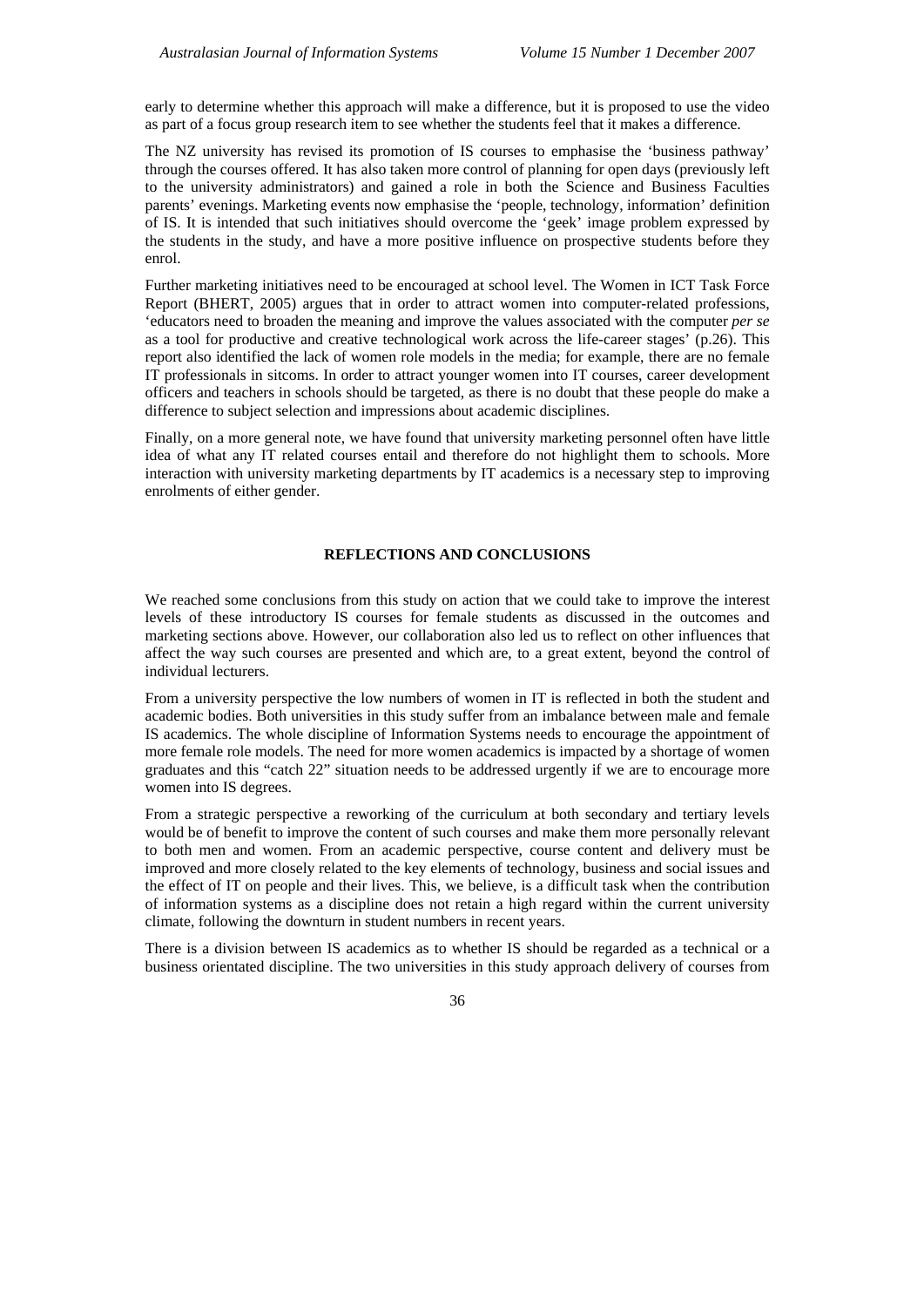different perspectives with one course being delivered from a business faculty and one from a science faculty. Recent changes in both universities reflect our perception of the downgrading of the value of information systems. The School of Information Systems in Australia has lost its identity by being subsumed into the School of Management with further restructuring of the course to 'make it appeal to employers'. There is little apparent cognisance of the need to attract more women (and men) into IS degrees in these changes. In the NZ university an artificial 'division of the body of knowledge' has resulted in any business-related content being moved to the business faculty while the existing discipline group retains responsibility for delivery of the technical content. This move could be seen to mirror the divisions in the workplace which IS textbooks highlight as a significant cause of systems inefficiencies.

Generating a gender balance by making first year IS courses more interesting for women is a necessary step towards improving their representation in IT-related careers in the workplace. This requires constant reflection on the nature and content of these courses, but also requires that the discipline achieves greater recognition both within universities and in industry. Academics must play a part in this and step outside their teaching role to take a hands-on approach to addressing the drab image of the IT professions. They need to work towards greater appreciation of the value of the IS discipline and towards ensuring that marketing of their courses informs industry, prospective students, their parents and careers advisors of the true nature, content and value of information technology degrees.

# **LIMITATIONS AND FURTHER RESEARCH**

This research addresses the presentation and content of introductory IS courses. It is also written from the perspective of two women academics and does not address the views of male colleagues.

More research into the progress of students through second and third year IS courses would contribute to a clearer picture of how not only to encourage but also retain students. Such research should also address the questions raised from both male and female perspectives to ensure that a more holistic view is given.

At the university level we believe that any dominance of male characteristics in system design, human/computer interaction and programming needs to be more clearly addressed, together with developing an emphasis on usability that is more appealing to women.

Specific research on how to teach women so that the discipline appeals to them should continue to be conducted. There is a scarcity of literature, although there are now several academics actively conducting research in this area. A review of a similar problem within the sciences highlights the fact that such research has been happening in the pure sciences for a long time and has salient lessons for the information systems discipline.

#### **REFERENCES**

Armstrong, D., Riemenschneider, C., K, Reid, M., & Allen, M. (2004) "Voluntary turnover and women in IT: A cognitive study of work-family balance"*.* Proceedings of the Fourth Annual SIG IS Cognitive Research Workshop, Washington, DC.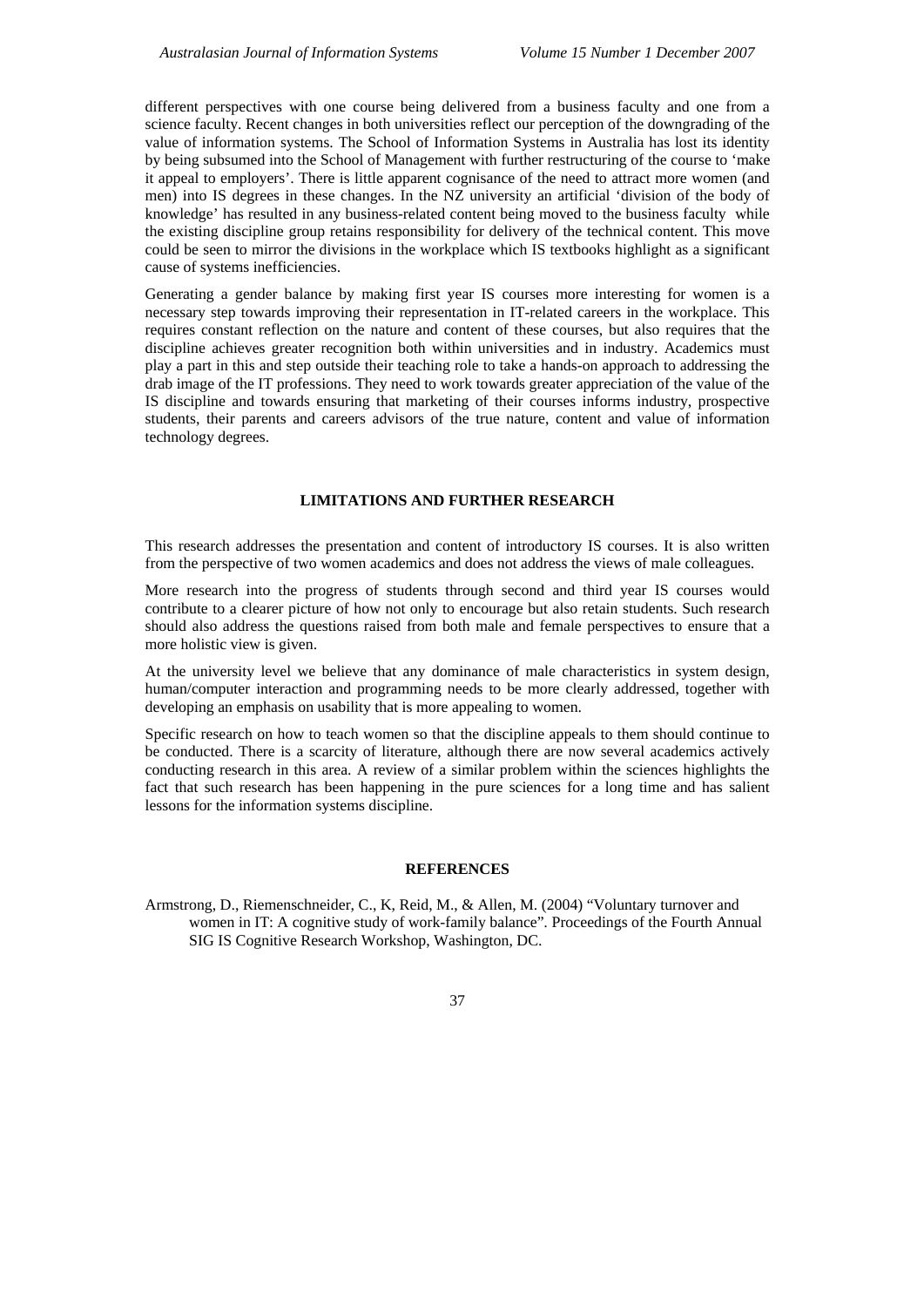- Baroudi, J., & Igbaria, M. (1995). "An examination of gender effects on career effects of information systems employees". Journal of Management Information Systems, Vol 11 No 3, pp 181-201.
- BHERT. (2005). "The gender gap in the ICT industries: Failing to fully utilise a national resource" Joondalup, WA: Business/Higher Education Round Table. Edith Cowan University, Report 106.
- Christensen, R., Knezek, G., & Overall, T. (2005). "Transition points for the gender gap in computer enjoyment" Journal of Research on Technology in Education, Vol 38 No 1, pp 23- 37.
- Denning, P., J, & McGettrick, A. (2005). "Recentering computer science". Communications of the ACM, Vol 48 No 11, pp 15-19.
- Department for Women. (2002). "*Information technology framework*. Government of NSW. Available online at: http://www.women.nsw.gov.au/PDF/Archived/ 2002%20Information%20Technology% (accessed 6 June 2006).
- Department of Labour. (2005). "Information technology professional: Occupational skill shortage assessment". Wellington. http://www.dol.govt.nz accessed 10 July 2006.
- Goodwin, B. (2006). "Better networking keeps men in top IT jobs, research suggests"*.* Computer Weekly, p 42.
- Griffiths, M., Keogh, C., Moore, K., Tattersall, A., & Richardson, H. (2006). "Managing diversity or valuing diversity? Gender and the IT labour market". Working paper, Information Systems Institute, University of Salford, Manchester.
- Griffiths, M., & Moore, K. (2006). "Issues raised by women in IT (WINIT) Project in England". In E. Trauth (Ed.), Encyclopaedia of Gender and Information Technology. Ideas Group, Hershey, PA.
- Hargittai, E., & Shafer, S. (2006). "Differences in actual and perceived online skills: The role of gender". Social Science Quarterly, Vol 87 No 2, pp 432-448.
- Hendery, S. (2006). "IT grappling with image problem"*.* NZ Herald. http://www.nzherald.co.nz accessed 11 July 2006.
- Jewell, H., & Maltby, J. (2002). "Female involvement in information technology degrees: Perception, expectation and enrolment"*.* Proceedings of the 12th Australasian Conference on Information Systems, Coffs Harbour, NSW.
- Lang, C. (2003). "How girls make decisions about education and careers in information technology". University of Melbourne, PhD Confirmation Document. http://www.ict.swin.edu.au/personal/clang/ accessed 4 July 2006.
- Lee, L. (2005). "Tackling technology's image problem among young girls". The International Journal of Sociology and Social Policy, Vol 10/11, pp 119-130.
- Moore, K., Griffiths, M., & Richardson, H. (2005). "Moving In, Moving Up, Moving Out? A Survey of Women in ICT". Symposium on Gender and ICT; Working for Change. Manchester.
- Morris, L. D. (2002). "Women in information technology literature review: Recruitment, retention and persistence factors". In A. M. o. t. M.-s. E. R. Association (Ed.). Chattanooga: Educational Resources Information Center, US Dept. of Education.